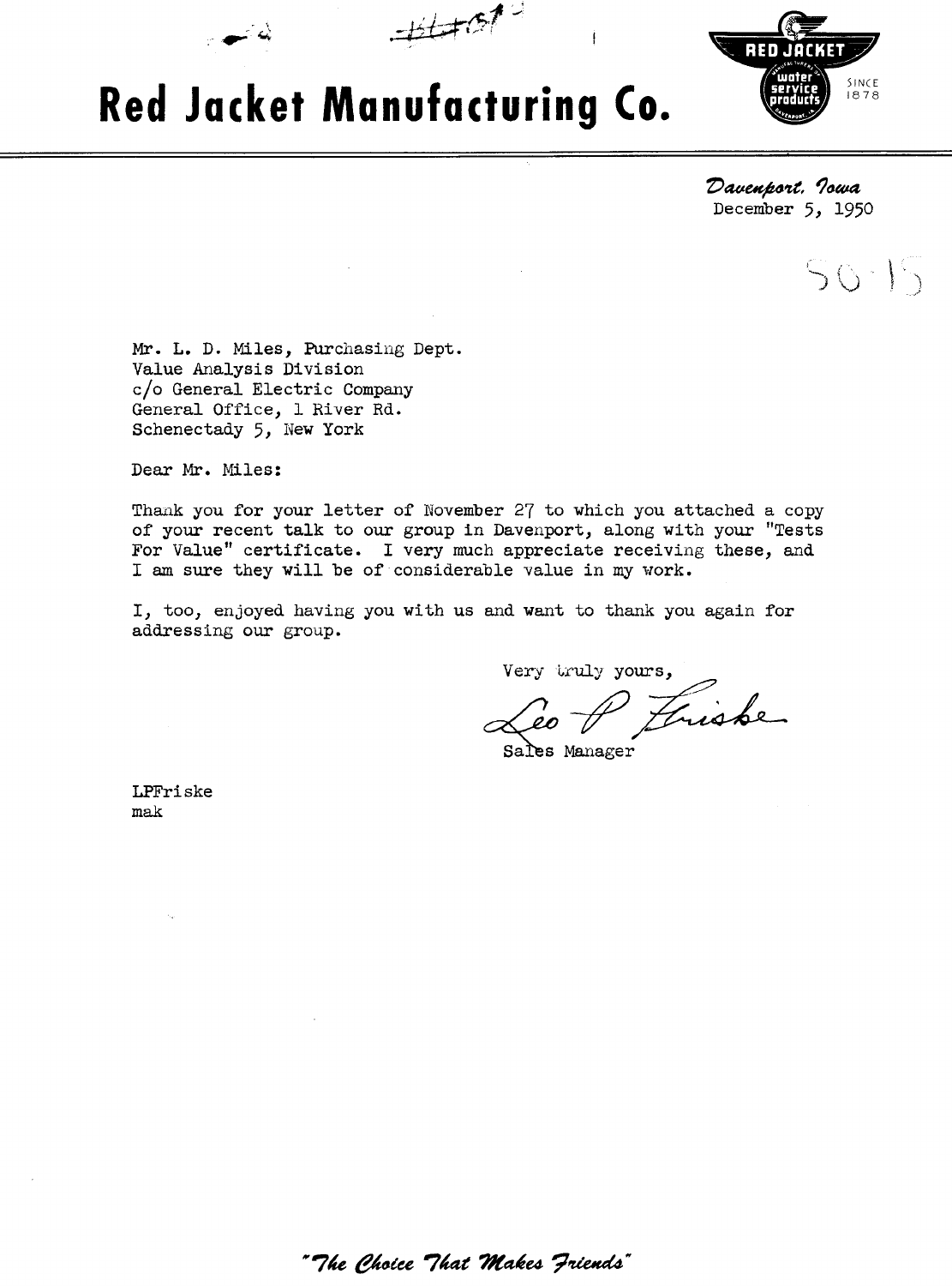## LEO P. FRISKE

**RED JACKET MFG.CO.** 

## **SALES MANAGER** 2747 ROCKINGHAM ROAD **DESCRIPT**<br>JACKET MFG.CO. **DAVENPORT, IOWA**

TH A  $\alpha$  co  $\omega$  is  $\tilde{\alpha}$ A. 'Tizi les appicuated as  $\mu\alpha$ 0 C much as April tol